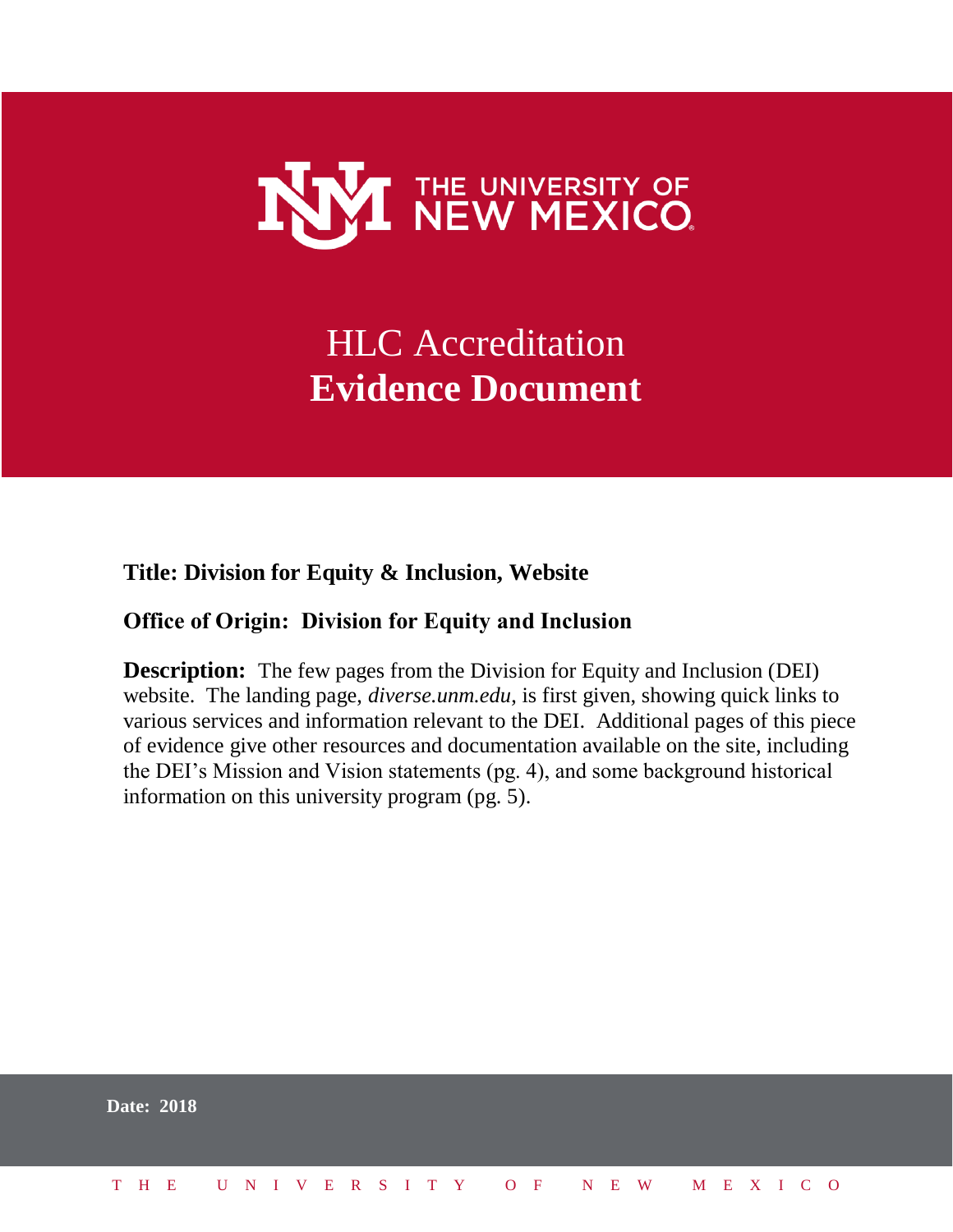

Welcome to the Division for Equity and Inclusion (DEI) Website! This is an exciting year full of opportunity to engage our University community in efforts that will promote **Inclusive Excellence**.

#### **Welcome**

Inclusive Excellence means that we are moving beyond "representational diversity" (which UNM has had for a long time) and integrating diversity and excellence by bringing together diverse worldviews, diverse research ideas and the ability to teach to multiple ways of learning and knowing.

In building Inclusive Excellence our students are better prepared to work and interact in a diverse world.

[…continue reading](http://diverse.unm.edu/about-dei/index.html) *Welcome* »

**\_\_\_\_\_\_\_\_\_\_\_\_\_\_\_\_\_\_\_\_\_\_\_\_\_\_\_\_\_\_\_\_\_\_\_\_\_\_\_\_\_\_\_\_\_\_\_\_\_\_\_\_\_\_\_\_\_\_\_\_\_\_\_\_\_\_\_\_\_\_\_\_\_\_\_\_\_\_\_\_\_\_\_\_**

#### **Campus Climate Events**

At the University of New Mexico and in the Division for Equity and Inclusion, we strive to make our campus a place where our students are free to explore their passions and pursuits, and where discourse and debate are valued. In recent times the need to support our students, staff and faculty is even more critical.

Our Division, through our departments including ENLACE, the LGBTQ Resource Center and the Men of Color Initiative, often team up with the Division for Student Affairs and other partners to host events and provide resources centered on fostering an inclusive campus climate.

Campus Climate is defined as "the current attitudes, behaviors and standards of faculty, staff, administrators and students concerning the level of respect for individual needs, abilities and potentials" by Susan Rankin, Pennsylvania State University Professor.

Our goal is to shape the experiences and perceptions of all individuals on campus, including all underrepresented groups – with regard to diversity, equity, inclusion, and culture to help create a more inclusive campus.

Below is a listing of all upcoming campus climate themed events:

#### **[More Campus Climate Events](https://unmevents.unm.edu/page/quicklinks/?id=5feaf72e-c4d5-4432-bffd-a8c121719616)**





© The University of New Mexico, Albuquerque, NM 87131, (505) 277-0111 New Mexico's Flagship University

DEI [Intranet](https://unmoei.podio.com/intranet/) [Accessibility](http://www.unm.edu/accessibility.html) [Legal](http://www.unm.edu/legal.html) [Contact](http://www.unm.edu/contactunm.html) UNM



Telephone: (505) 277-2611 | Fax: (505) 277-8275 | Web: [http://diverse.unm.edu](http://diverse.unm.edu/)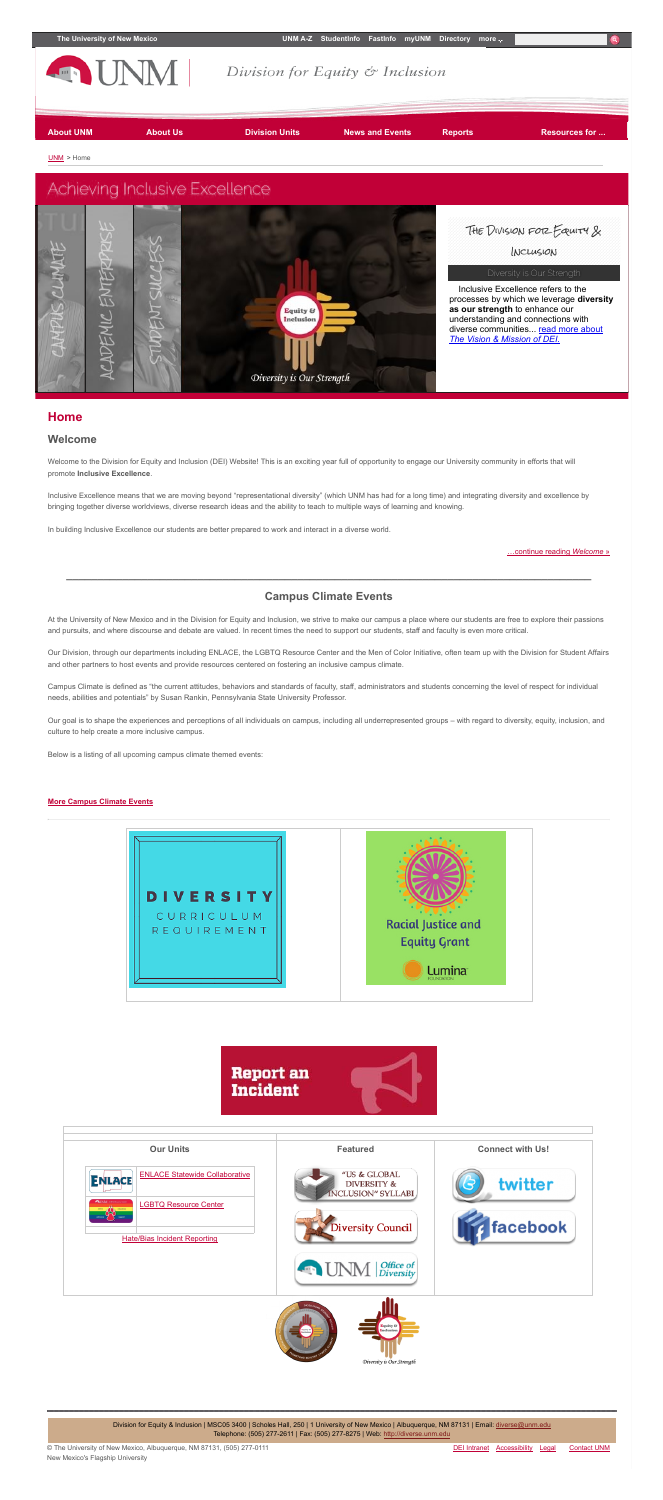

## Division for Equity & Inclusion

**About UNM About Us Division Units News and Events Reports Resources for ...**

[UNM](http://www.unm.edu/) > [Home](http://diverse.unm.edu/index.html) > About DEI

#### **Welcome**

Welcome to the Division for Equity and Inclusion (DEI) Website! This is an exciting year full of opportunity to engage our University community in efforts that will promote **Inclusive Excellence**. Inclusive Excellence means that we are moving beyond "representational diversity" (which UNM has had for a long time) and integrating diversity and excellence by bringing together diverse worldviews, diverse research ideas and the ability to teach to multiple ways of learning and knowing. In building Inclusive Excellence our students are better prepared to work and interact in a diverse world.

Ultimately, their learning is greatly enriched! *UNM looks today, like most universities will look tomorrow!* As a University we are in prime position to create a university for the future where diversity and excellence are intertwined and at the center of our academic mission.

In order to accomplish Inclusive Excellence the whole university must be involved, including administrators, faculty, staff and students. DEI will partner with various entities across campus involved in diversity, equity, inclusion and social justice work. In addition, partnerships will continuously be sought to impact institutional transformation toward Inclusive Excellence. As a diverse group of individuals we all play a role in utilizing diversity as our strength to build capacity to promote a healthy and inclusive campus climate; advance the academic enterprise; and ultimately serve our students well so that they may achieve success.

Please check our website periodically to find out about important events. In addition, look for information about our "Talking Circles", Town Hall, Diversity Celebration and Luminaria Awards, Movie and Popcorn Activities, Women of Color Events and many other wonderful things over the course of the year.

Here's to a wonderful year that will move us closer to creating equity and inclusion for all!

Division for Equity and Inclusion

#### **About DEI**

| Welcome                                |
|----------------------------------------|
| Diversity Institute 2018               |
| <b>Mission and Vision</b>              |
| <b>Our Framework</b>                   |
| <b>DEI Background</b>                  |
| <b>Division Units</b>                  |
| <b>Collaborative Partners</b>          |
| <b>Awards and Fellowships</b>          |
| <b>DEI Funding Requests</b>            |
| <b>Contact Us</b>                      |
| <b>Campus Climate</b>                  |
| <b>Campus Climate Events 2017</b>      |
| <b>Racial Justice and Equity Grant</b> |

Division for Equity & Inclusion | MSC05 3400 | Scholes Hall, 250 | 1 University of New Mexico | Albuquerque, NM 87131 | Email: [diverse@unm.edu](mailto:diverse@unm.edu) Telephone: (505) 277-2611 | Fax: (505) 277-8275 | Web: [http://diverse.unm.edu](http://diverse.unm.edu/)

© The University of New Mexico, Albuquerque, NM 87131, (505) 277-0111 New Mexico's Flagship University

DEI [Intranet](https://unmoei.podio.com/intranet/) [Accessibility](http://www.unm.edu/accessibility.html) [Legal](http://www.unm.edu/legal.html) [Contact](http://www.unm.edu/contactunm.html) UNM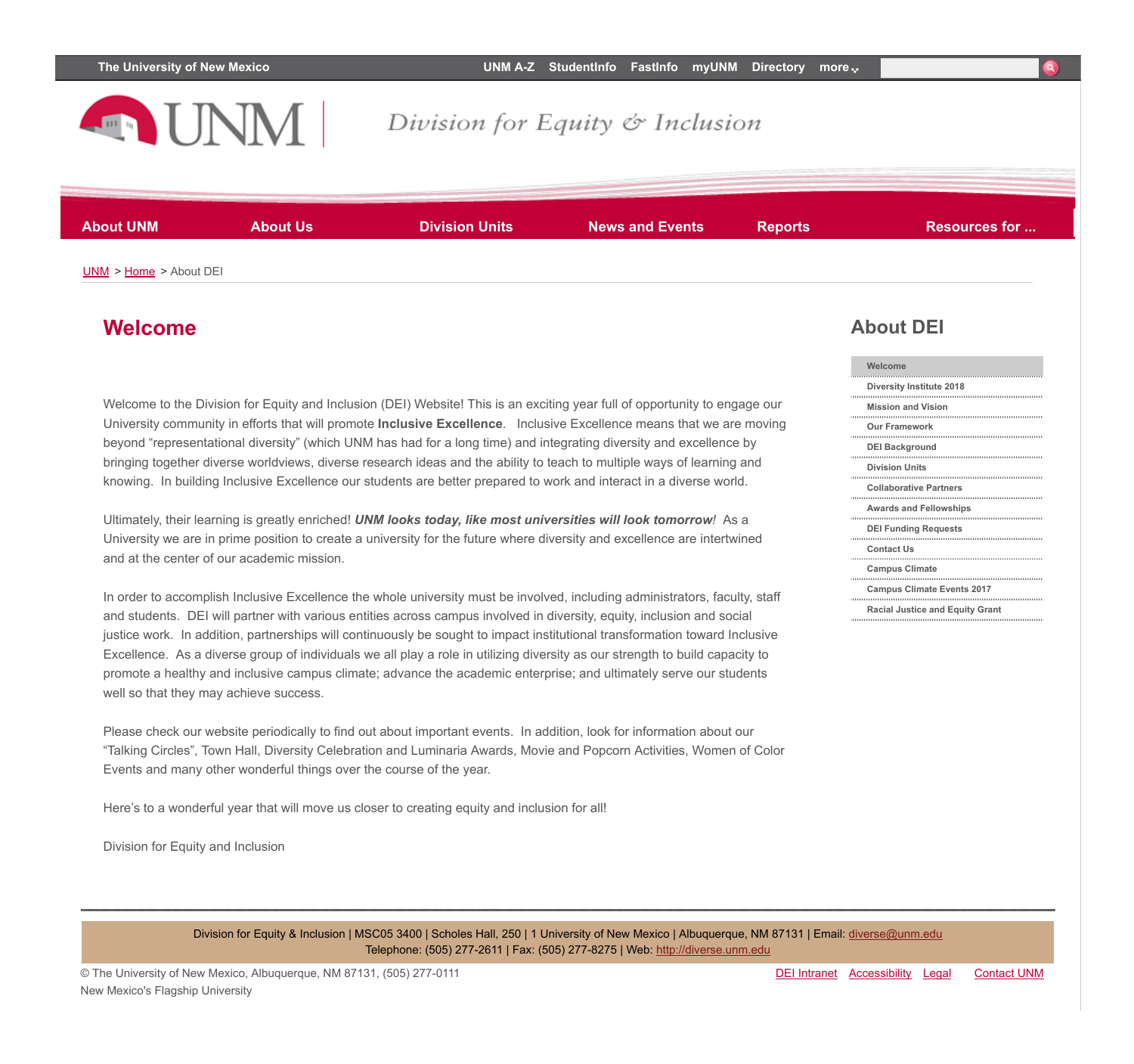

### **Mission & Vision**

#### **MISSION STATEMENT**

The Division for Equity and Inclusion promotes equity for all members of the University community by leading efforts and building sustainable partnerships to transform the campus environment, in addition to fostering inclusive excellence, promoting equity, and advocating social justice; and, in this way, nurture a climate that imbues diversity as an asset.

#### **VISION STATEMENT**

Since the University of New Mexico looks today, like most universities will look tomorrow, UNM will become a model for diversity and inclusive excellence.

#### **CORE VALUES**

**Inclusive Excellence:** DEI posits that inclusive excellence requires a healthy and inclusive campus climate and refers to the processes by which we leverage diversity as our strength to enhance our understanding and connections with diverse communities, ensure the success of all of our students and advance the academic enterprise.

**Promoting Equity:** DEI believes in the residual value of equity and fosters a climate where fairness, impartiality, and justice are a main staple in the relationships between and among people of all backgrounds within UNM's social and professional settings.

**Social Justice:** DEI strongly advocates for an institution based on principles of fairness, solidarity, understanding and value.

#### **OUR IDENTITY**



Division for Equity & Inclusion



 $\left| \cdot \right|$ 

Division for Equity & Inclusion | MSC05 3400 | Scholes Hall, 250 | 1 University of New Mexico | Albuquerque, NM 87131 | Email: [diverse@unm.edu](mailto:diverse@unm.edu) Telephone: (505) 277-2611 | Fax: (505) 277-8275 | Web: [http://diverse.unm.edu](http://diverse.unm.edu/)

 $\mathbf{F}$ 

## **About DEI**

| Welcome                                |
|----------------------------------------|
| <b>Diversity Institute 2018</b>        |
| <b>Mission and Vision</b>              |
| <b>Our Framework</b>                   |
| <b>DEI Background</b>                  |
| <b>Division Units</b>                  |
| <b>Collaborative Partners</b>          |
| <b>Awards and Fellowships</b>          |
| <b>DEI Funding Requests</b>            |
| <b>Contact Us</b>                      |
| <b>Campus Climate</b>                  |
| <b>Campus Climate Events 2017</b>      |
| <b>Racial Justice and Equity Grant</b> |